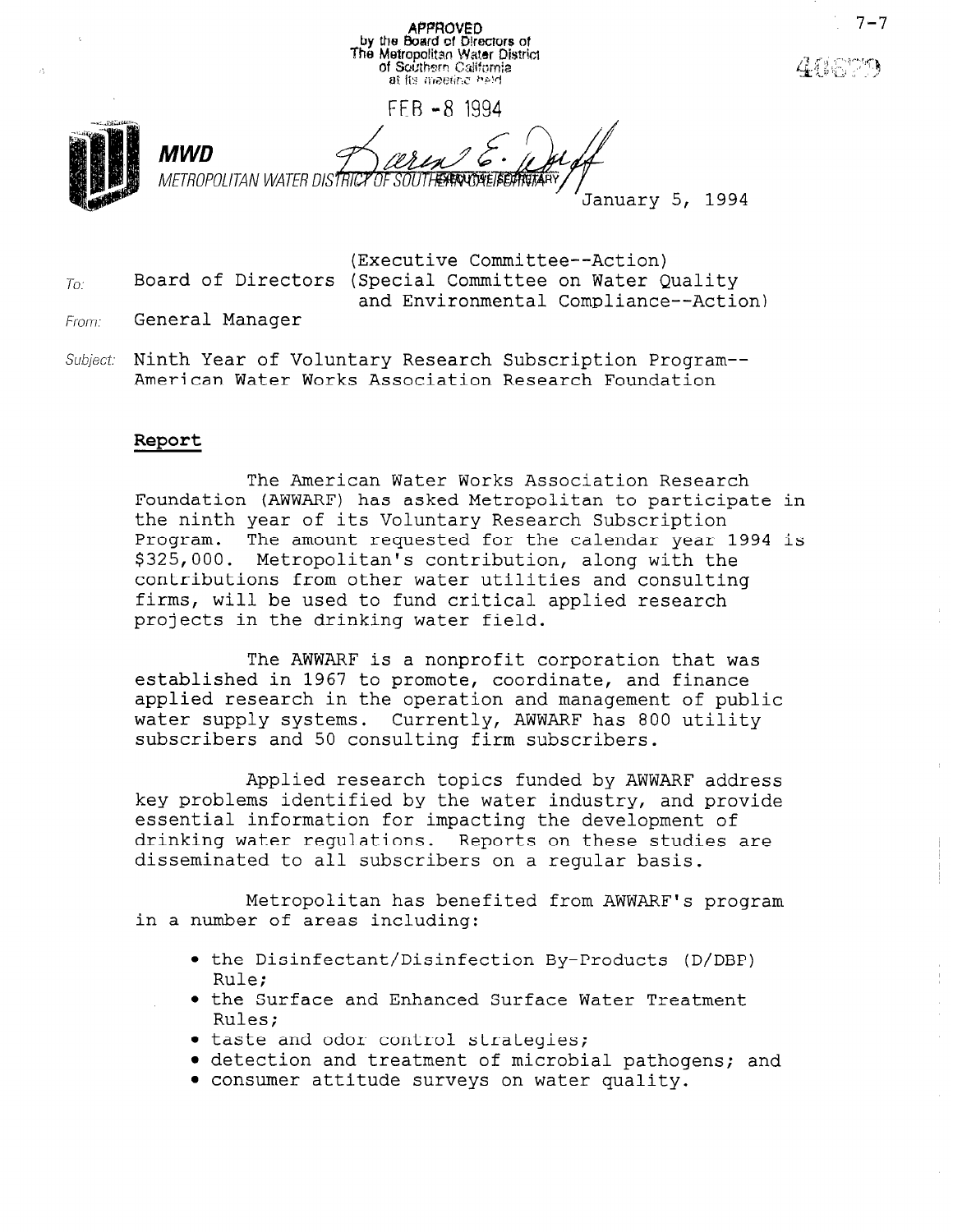# Board of Directors -2- January 5, 1994

In addition, AWWARF has funded thirty-five projects to date, (a total of \$9.26 million) related to research on Cryptosporidium, which caused over 400,000 water borne illnesses in the City of Milwaukee in early 1993. AWWARF is also committing \$10 million DBP research over the next five years to ensure that development of the second stage of the D/DBP Rule is based on sound science.

Metropolitan provides considerable input into AWWARF's research direction as Assistant General Manager Duane L. Georgeson is currently the Chairman of the Executive Committee of the Board of Trustees for AWWARF and Metropolitan's staff currently serve in an advisory capacity on fifteen different projects. Metropolitan is also a participating/cooperating utility on fourteen projects and is scheduled to receive \$83,000 in arsenic and chloramine DBP research over the next two years and will receive a total of \$420,000 for research on ozone and PEROXONE.

Funding contribution for utilities is based on \$1.40 per million gallons delivered per year, with credits given for water purchased from subscribing wholesalers and water sold wholesale. Metropolitan contributed \$300,000 in the calendar year 1993.

Adequate funds for one-half of the proposed \$325,000 contribution have been budgeted for fiscal year (FY) 1993/94 because payments must be made on a calendar year basis. If this recommendation is approved by your Board, the other half of the proposed \$325,000 contribution would be included in the FY 1994/95 budget. The proposed would be included in the fi 1994/90 budget. The prop<br>contribution is stressmiselly exempt from the Californ contribution is categorically exempt from the California<br>Environmental Quality Act because it involves only feasibility and planning studies.

#### Board Committee Assignment

This letter is referred for action to:

The Executive Committee because the letter is in regard the executive committee because the lett regard to public information matters affecting the District's interest, pursuant to Administrative Code Section<br>2417 (b); and